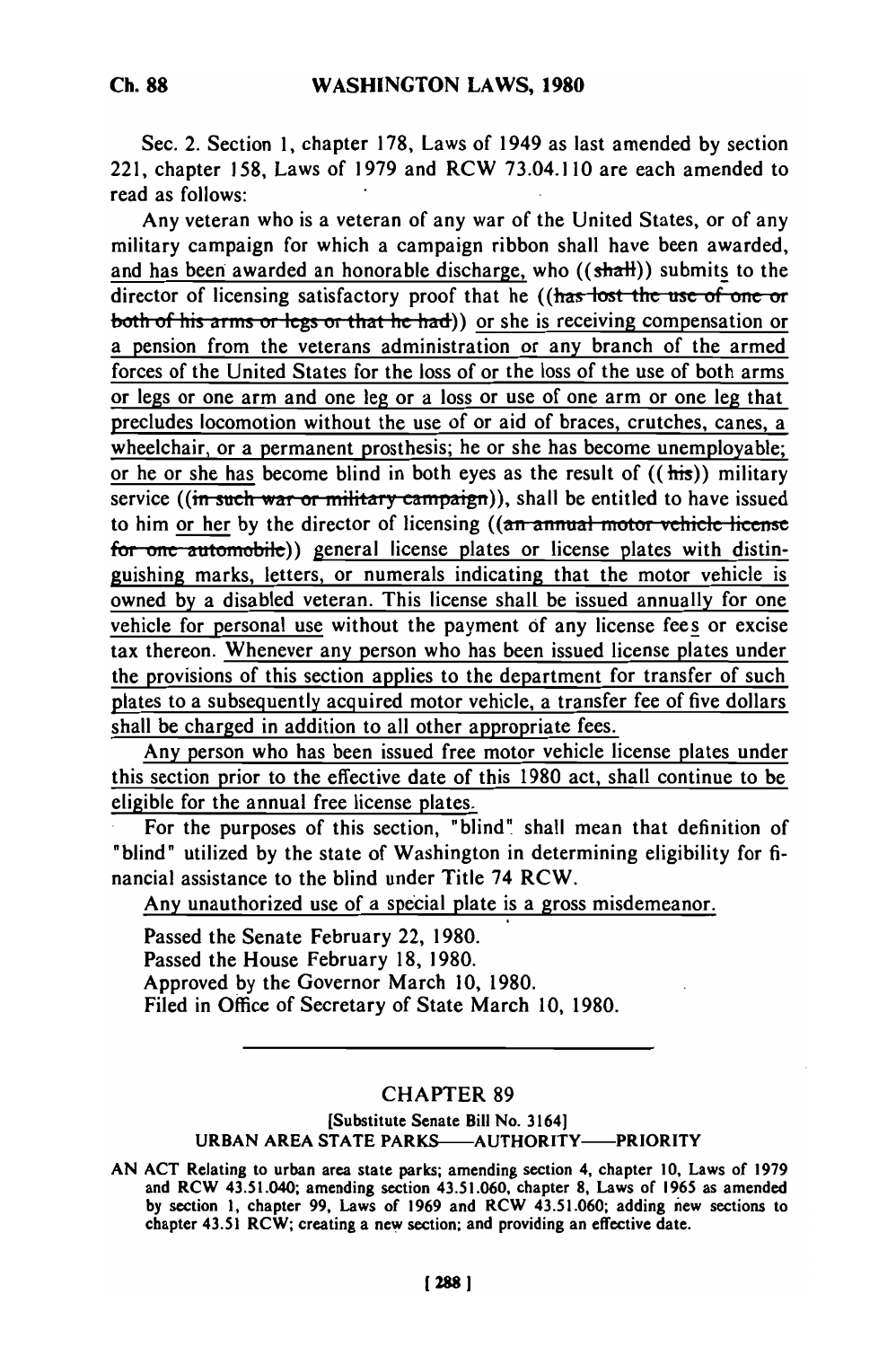Be it enacted **by** the Legislature of the State of Washington:

Section 1. Section 4, chapter 10, Laws of 1979 and RCW 43.51.040 are each amended to read as follows:

The commission shall:

(1) Have the care, charge, control, and supervision of all parks and parkways acquired or set aside by the state for park or parkway purposes.

(2) Adopt, promulgate, issue, and enforce rules and regulations pertaining to the use, care, and administration of state parks and parkways, which shall become effective ten days after adoption. The commission shall cause a copy of the rules and regulations to be kept posted in a conspicuous place in every state park to which they are applicable, but failure to post or keep any rule or regulation posted shall be no defense to any prosecution for the violation thereof.

(3) Permit the use of state parks and parkways by the public under such rules and regulations as shall be prescribed.

(4) Clear, drain, grade, seed, and otherwise improve or beautify parks and parkways, and erect structures, buildings, fireplaces, and comfort stations and build and maintain paths, trails, and roadways through or on parks and parkways.

(5) Grant concessions or leases in state parks and parkways, upon such rentals, fees, or percentage of income or profits and for such terms, in no event longer than forty years, and upon such conditions as shall be approved by the commission: PROVIDED, That leases exceeding a twenty-year term shall require a unanimous vote of the commission: PROVIDED FUR-THER, That if, during the term of any concession or lease, it is the opinion of the commission that it would be in the best interest of the state, the commission may, with the consent of the concessionaire or lessee, alter and amend the terms and conditions of such concession or lease: PROVIDED FURTHER, That television station leases shall be subject to the provisions of RCW 43.51.063, only: PROVIDED FURTHER, That the rates of such concessions or leases shall be renegotiated at five-year intervals. No concession shall be granted which will prevent the public from having free access to the scenic attractions of any park or parkway.

(6) Employ such assistance as it deems necessary.

(7) By majority vote of its authorized membership select and purchase or obtain options upon, lease, or otherwise acquire for and in the name of the state such tracts of land, including shore and tide lands, for park and parkway purposes as it deems proper. If the commission cannot acquire any tract at a price it deems reasonable, it may, by majority vote of its authorized membership, obtain title thereto, or any part thereof, by condemnation proceedings conducted by the attorney general as provided for the condemnation of rights of way for state highways. Option agreements executed under authority of this subdivision shall be valid only if:

(a) The cost of the option agreement does not exceed one dollar; and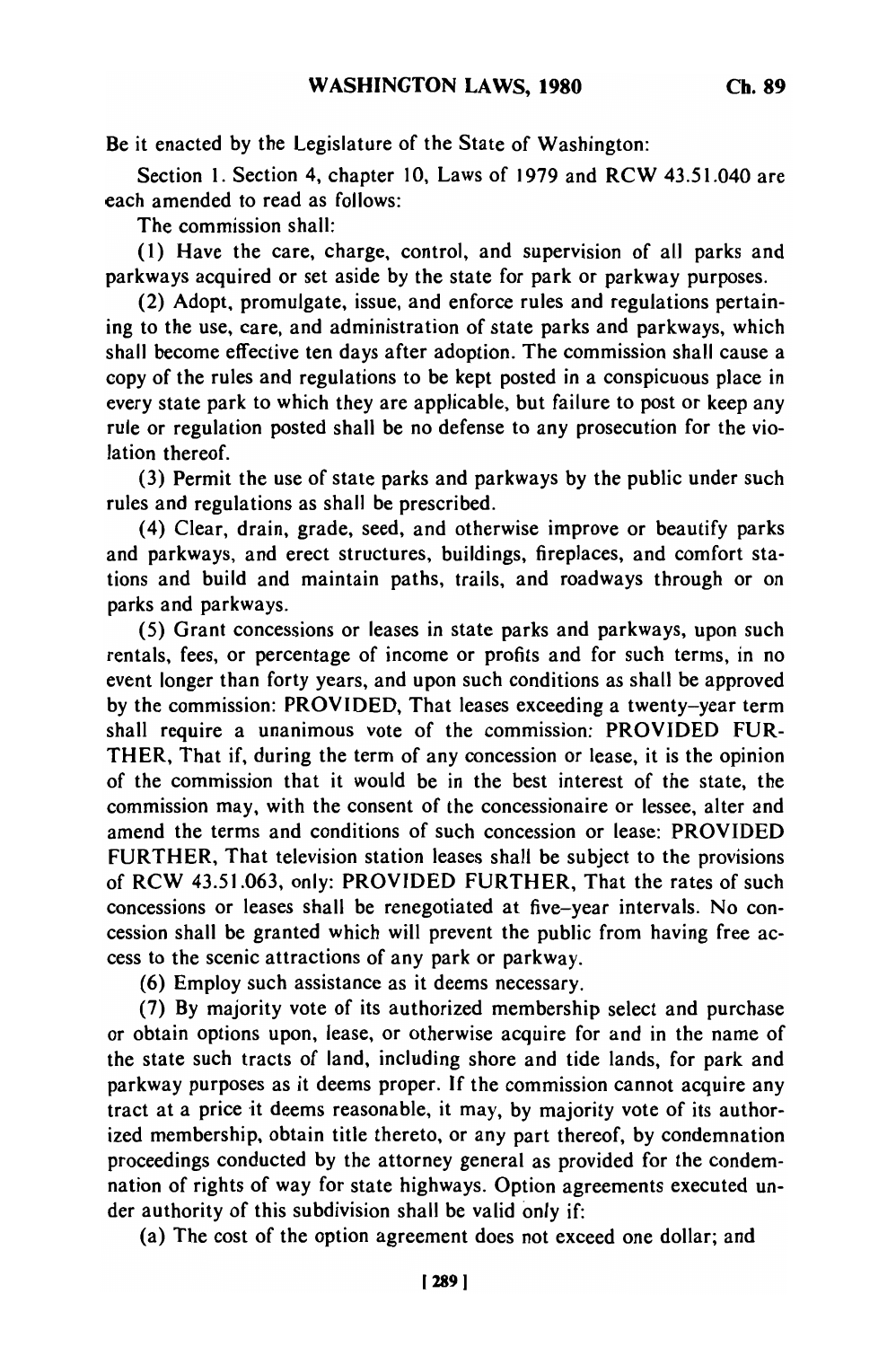**(b)** Moneys used for the purchase of the option agreement are from (i) funds appiopriated therefor, or (ii) funds appropriated for undesignated land acquisitions, or (iii) funds deemed by the commission to be in excess of the amount necessary for the purposes for which they were appropriated; and

(c) The maximum amount payable for the property upon exercise of the option does not exceed the appraised value of the property.

(8) Cooperate with the United States, or any county or city of this state, in any matter pertaining to the acquisition ((for park and parkway purposes of any area not within the limits of any city, and in the)), development, redevelopment, renovation, care, control, or supervision of any park or parkway, and enter into contracts in writing to that end. All parks or parkways, to ((the acquisition or improvement of)) which the state ((shall have)) contributed or in whose care, control, or supervision the state  $((shall partici$ pate)) participated pursuant to the provisions of this section, shall be governed by the provisions hereof.

Sec. 2. Section 43.51.060, chapter 8, Laws of 1965 as amended by section 1, chapter 99, Laws of 1969 and RCW 43.51.060 are each amended to read as follows:

The commission may: (1) Make rules and regulations for the proper administration of its duties;

(2) Accept any grants of funds made with or without a matching requirement by the United States, or any agency thereof, for purposes in keeping with the purposes of this chapter; accept gifts, bequests, devises and endowments for purposes in keeping with such purposes;

(3) Require certification by the commission of all parks and recreation workers employed in state aided or state controlled programs;

(4) Act jointly, when advisable, with the United States, any other state agencies, institutions, departments, boards, or commissions in order to carry out the objectives and responsibilities of this chapter;

(5) Grant franchises and easements for any legitimate purpose on parks or parkways, for such terms and subject to such conditions and considerations as the commission shall specify;

(6) Charge such fees for services, utilities, and use of facilities as the commission shall deem proper. All fees received by the commission shall be deposited with the state treasurer in the state general fund;

(7) Enter into agreements whereby individuals or companies may rent undeveloped parks or parkway land for grazing, agricultural, or mineral development purposes upon such terms and conditions as the commission shall deem proper, for a term not to exceed ten years;  $((and))$ 

(8) Determine the qualifications of and employ a director of parks and recreation who shall receive a salary as fixed by the governor in accordance with the provisions of RCW 43.03.040, and upon his recommendation, a supervisor of recreation, and determine the qualifications and salary of and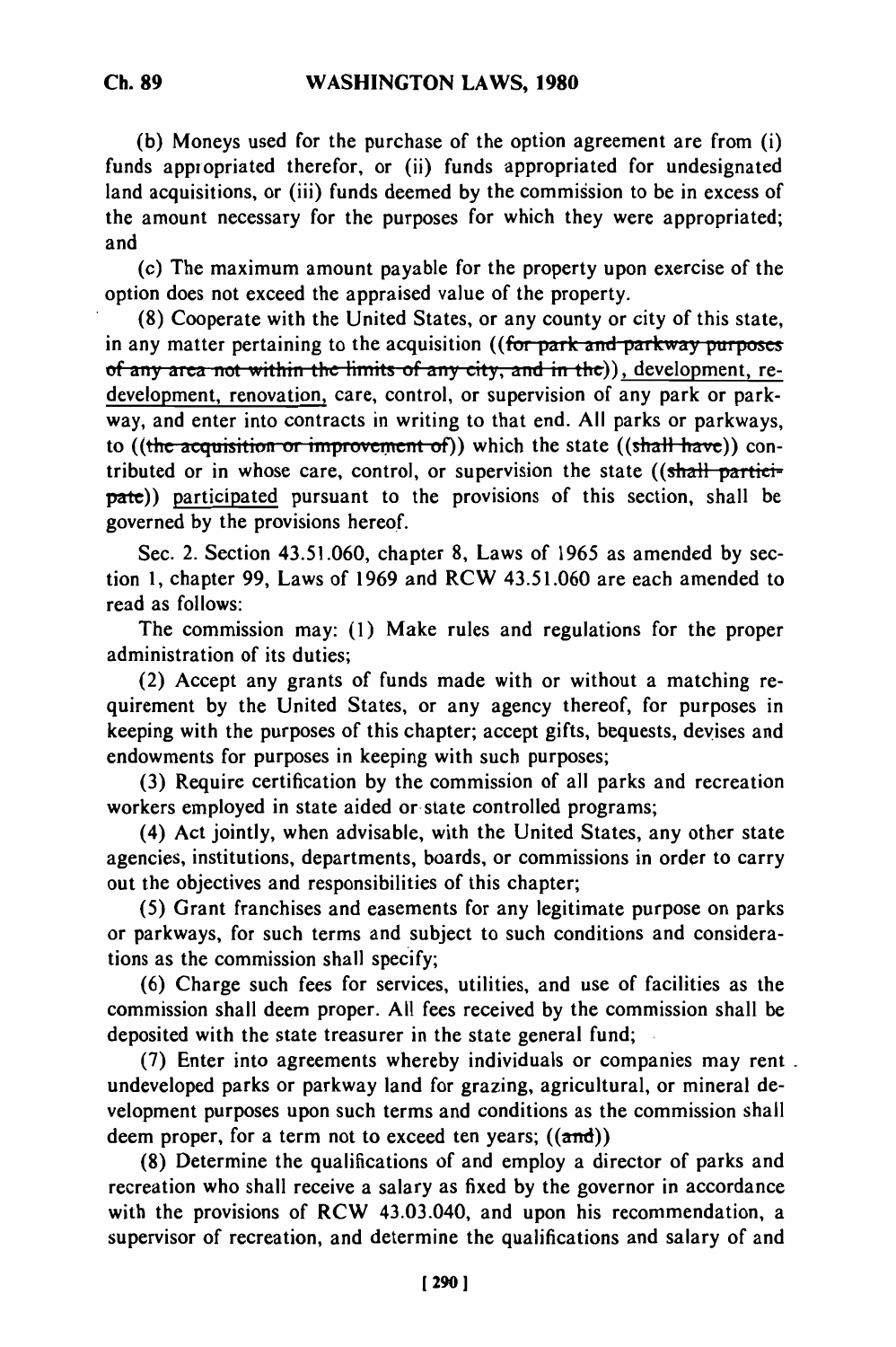employ such other persons as may be needed to carry out the provisions hereof; and

(9) Without being limited to the powers hereinbefore enumerated, the commission shall have such other powers as in the judgment of a majority of its members are deemed necessary to effectuate the purposes of this chapter: PROVIDED, That the commission shall not have power to supervise directly any local park or recreation district, and no funds shall be made available for such purpose.

NEW SECTION. Sec. 3. There is added to chapter 43.51 RCW a new section to read as follows:

Recognizing the fact that the demand for park services is greatest in our urban areas, that parks should be accessible to all Washington citizens, that the urban poor cannot afford to travel to remotely located parks, that few state parks are located in or near urban areas, that a need exists to conserve energy, and that local governments having jurisdiction in urban areas cannot afford the costs of maintaining and operating the extensive park systems needed to service their large populations, the legislature hereby directs the interagency committee for outdoor recreation to place a high priority on the acquisition, development, redevelopment, and renovation of parks to be located in or near urban areas and to be particularly accessible to and used by the populations of those areas. For purposes of sections 3 and 4 of this 1980 act, "urban areas" mean any incorporated city with a population of five thousand persons or greater or any county with a population density of two hundred fifty-persons per square mile or greater. This section shall be implemented by January 1, 1981.

NEW SECTION. Sec. 4. There is added to chapter 43.51 RCW a new section to read as follows:

For the reasons specified in section 3 of this act, the state parks and recreation commission shall place a high priority on the establishment of urban area state parks and shall revise its plan for future state parks to achieve this priority. This section shall be implemented by January 1, 1981.

*\*NEW SECTION. Sec. 5. (1) In keeping with the purposes of this 1980 act, the powers, functions, and duties heretofore exercised by the game commission, department of game, or its director, respecting the management, control, and operation of the approximately 165-acre tract of land bordering the White/Stuck Rivers in or near the city of Auburn and currently used as a game preserve are, except as provided under this section, terminated as of the effective date of this section, and the powers, functions, and duties with respect to such land are vested in the parks and recreation commission to be exercised in accordance with chapter 43.51 RCW as now existing or hereafter amended for the purposes specified therein.*

*(2) Nothing in this section shall impair any contract, debt, or obligation owed by the game commission or department of game in respect to such land.*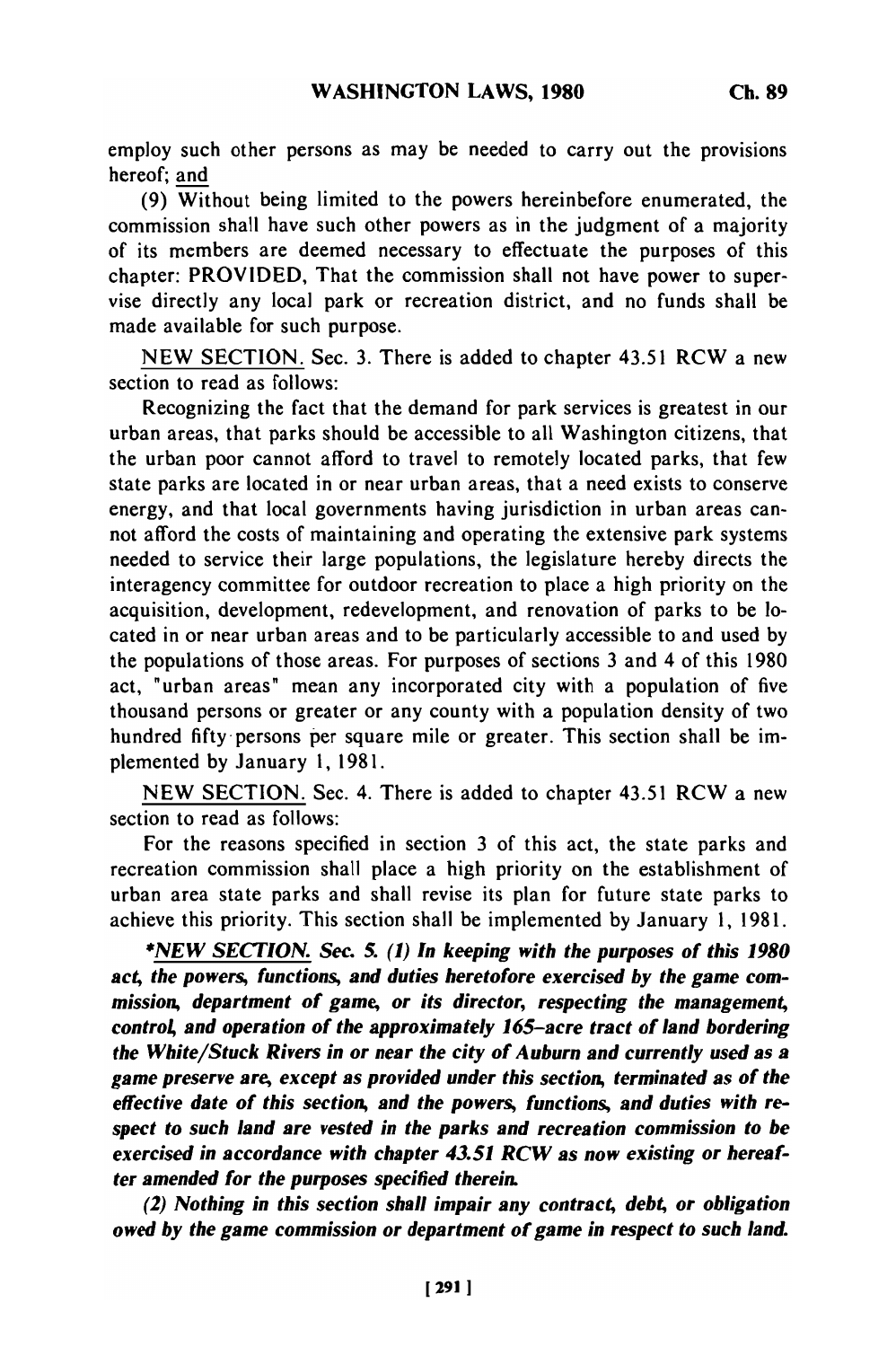*However, the director of the office of financial management may, if the director finds it appropriate, transfer the duty to satisfy any such contrac4 deb4 or obligation to the parks and recreation commission.*

*(3) The director of the office of financial management is authorized to make whatever orders are convenient or necessary for the implementation of this section. In addition, the director is authorized to make decisions resolving questions regarding. the impact of this section on preexisting contracts,* debts, or obligations with respect to such land. Any orders or decisions made *by the director under this section shall be binding on the game commission, the department of game, and the parks and recreation commission*

*(4) On the effective date of this section, the state treasurer shall transfer from the general fund to the game fund the sum of one million five hundred thousand dollars to compensate the game fund for the transfer of the Auburn game farm to the parks and recreation commission.*

*(5) Section 5 of this act shall become effective on July 31, 1981, at which time the transfer of powers, functions and duties provided for in subsection* **(1)** *and the transfer of funds provided for in subsection (4) shall occur: PRO-VIDED, HOWEVER, That the parks and recreation commission is hereby authorized to begin planning for the public use of this property as an urban park on the effective date of this 1980* **act**

**\*Sec. 5.** was vetoed, see message at end of chapter.

Passed the Senate February 22, 1980.

Passed the House February 18, 1980.

Approved by the Governor March 10, 1980 with the exception of Section 5 which is vetoed.

Filed in Office of Secretary of State March 10, 1980.

Note: Governor's explanation of partial veto is as follows:

**"I** am returning herewith without my approval as to one section of Substitute Senate Bill 3164 entitled:

**'AN ACT** Relating to urban area state parks".

Section 5 of this bill provides for the transfer of the Auburn Game Farm from the Game Commission to the State Parks and Recreation Commission for the purpose of preserving this property as an urban area state park. An appropriation of **\$1,500,000** is made from General Fund-State revenues to compensate the Game Commission for the property.

While **I** strongly support the concept of urban area state parks, there is a newhile I strongly support the concept of urban area state parks, there is a ne-Recreation Plan and the Interagency Committee for Outdoor Recreation Plan **RECTEATION FIAN and the interagency Committee for Outdoor** 

In addition, land acquisition projects submitted through the **IAC** are eligible for federal matching funds and should be maximized to the extent possible.

The effective date of this transfer is to be accomplished **by** July **31, 1981,** the next biennium. This has the effect of obligating future legislatures.

Consequently, I have vetoed Section 5 and will ask the **IAC** to evaluate this proposal in their capital budget development plan for the **1981-83** biennium.

**Ch. 89**